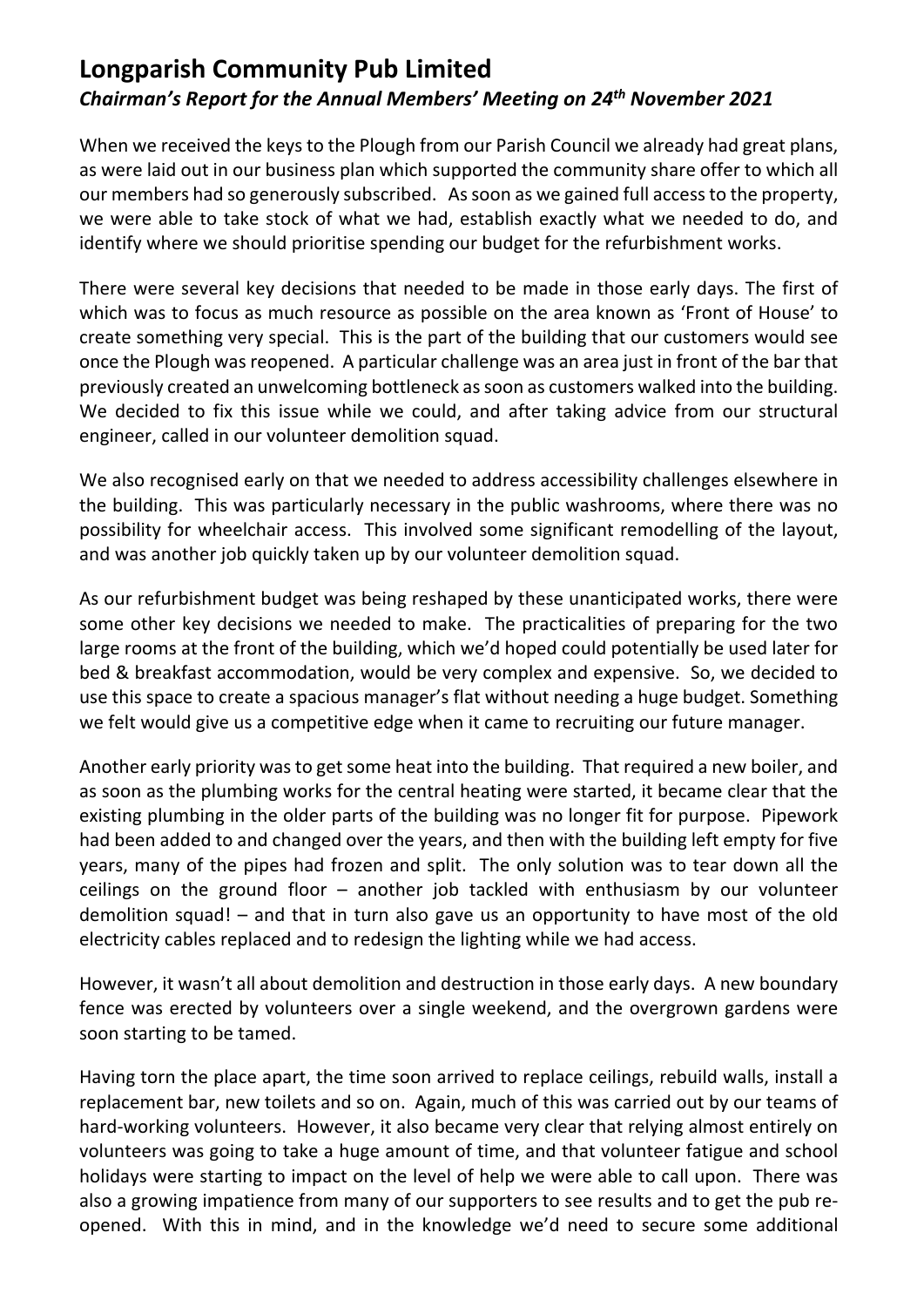funding to cover additional expenses, we took the decision to call in professionals to help get things finished. On Sept  $16<sup>th</sup>$  the doors were opened for customers.

The trade kitchen at that point was still being rebuilt. We'd discovered that the extraction and ventilation system would need to be replaced if we wanted to use any gas appliances in the kitchen, and to do this would be both time consuming and require significant funds that we didn't have. The solution was to go all electric in the trade kitchen. We believe this is the way forward, modern electric induction hobs are far more energy efficient than gas, and by switching from gas to electric it will help to reduce our carbon footprint.

Of course, nothing is ever quite that simple, and to support the new electric kitchen equipment means we'll need to double the capacity of our electric supply. Until we can do that, Dean our chef is juggling with the equipment he has switched on at any one time, to avoid blowing a main fuse! We're currently in negotiation with the electricity network operator as to how the extra supply can be delivered.

Throughout the project our priorities have been guided by something called the 'MOSCOW' principle. This guides where we spend our limited resources into 'Must do' and 'Should do', while things we'd perhaps like to have or 'Could do', and things that could 'Wait' would be deferred to a later date when we had the time and money needed. Only the things that would directly support our reopening, or required for health and safety, were completed in this first phase.

There are still works to complete in the grounds; we have planning permission to expand the car park area, and install electric charging points; there is more fencing to complete, surfaces to repair and lawns to reseed. Some of the outbuildings are in a poor state and will need some significant works. The potential state of the pub's roof has been a source of much conjecture and concern. We made it a priority to carry out the initial works identified in the original building survey, including clearing moss and loose tiles, and the addition of tile guards over the entrance. We and the Parish Council (as the building's owners) have now taken further professional advice and are reassured that the roof appears to be structurally sound and needs little immediate attention. However, we recognise that we still need to plan for a programme of future work to the roof in general, and will need to allocate funding for this purpose.

Our Treasurer's report outlines the budgets needed and how we hope to finance these works.

# *Interest payments on investments:*

We will not be making any interest payments on investments for the last financial year. Members will be aware that the basis of shareholding is that shares need to be held for a minimum of three years and that no interest is payable for the first three years of holding shares. After that, interest is payable at the discretion of the Management Committee.

Once three years have elapsed since our first share issue, the ability to make an interest payment will be reviewed each year.

*Membership and Membership Strategy:* We gained 229 new shareholders through our community shares offer to new investors and we now have 237 members, who have invested £330,400 in the Society. Our opening share offer closed in December last year, and since then it has not been possible for new members to join. However, it is the intention for the Society